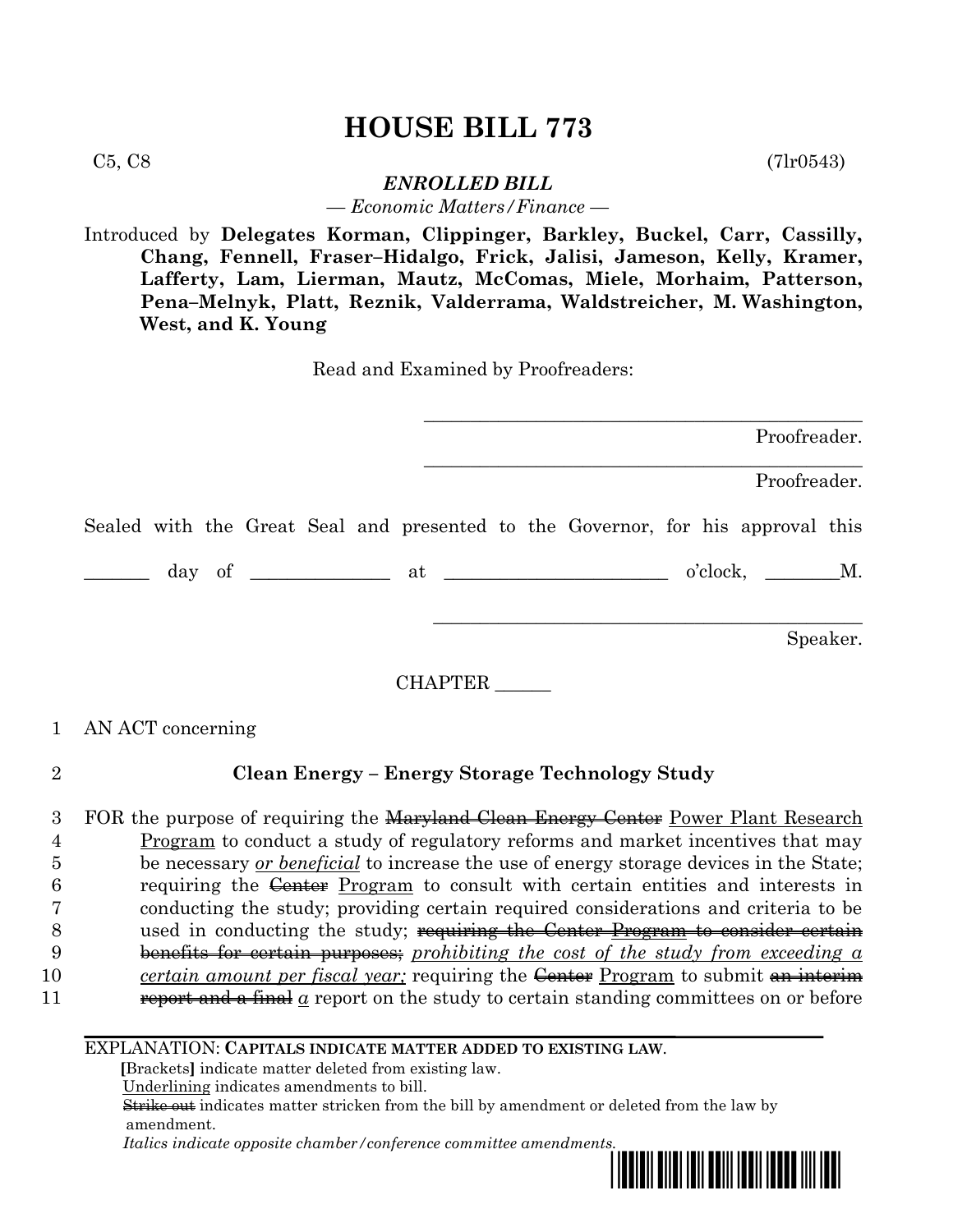|                                    | $\overline{2}$                                                                                                                                                                                                                                                                                                      |                                                       | <b>HOUSE BILL 773</b>                                                                                                                                                                  |  |
|------------------------------------|---------------------------------------------------------------------------------------------------------------------------------------------------------------------------------------------------------------------------------------------------------------------------------------------------------------------|-------------------------------------------------------|----------------------------------------------------------------------------------------------------------------------------------------------------------------------------------------|--|
| $\mathbf 1$<br>$\overline{2}$      |                                                                                                                                                                                                                                                                                                                     |                                                       | $\underline{a}$ certain dates <i>date</i> ; and generally relating to the Maryland Clean Energy Center<br><b>Power Plant Research Program</b> and the study of energy storage systems. |  |
| $\boldsymbol{3}$<br>$\overline{4}$ | That:                                                                                                                                                                                                                                                                                                               |                                                       | SECTION 1. BE IT ENACTED BY THE GENERAL ASSEMBLY OF MARYLAND,                                                                                                                          |  |
| 5<br>6<br>7<br>8                   | The Maryland Clean Energy Center Power Plant Research Program<br>(1)<br>(a)<br>shall conduct a study to determine what regulatory reforms and market incentives are<br>necessary or beneficial to increase the use of energy storage devices in the State in a manner<br>that is fair and open to all stakeholders. |                                                       |                                                                                                                                                                                        |  |
| 9<br>10                            | (2)<br>Program shall consult with:                                                                                                                                                                                                                                                                                  |                                                       | In conducting the study required under this section, the Center                                                                                                                        |  |
| 11                                 |                                                                                                                                                                                                                                                                                                                     | (i)                                                   | the Public Service Commission;                                                                                                                                                         |  |
| 12                                 |                                                                                                                                                                                                                                                                                                                     | (ii)                                                  | the Office of People's Counsel;                                                                                                                                                        |  |
| 13                                 |                                                                                                                                                                                                                                                                                                                     | (iii)                                                 | the Maryland Energy Administration;                                                                                                                                                    |  |
| 14                                 |                                                                                                                                                                                                                                                                                                                     | (iv)                                                  | environmental organizations;                                                                                                                                                           |  |
| 15                                 |                                                                                                                                                                                                                                                                                                                     | (v)                                                   | electric companies;                                                                                                                                                                    |  |
| 16                                 |                                                                                                                                                                                                                                                                                                                     | (vi)                                                  | third-party providers of energy storage devices;                                                                                                                                       |  |
| 17                                 |                                                                                                                                                                                                                                                                                                                     | (vii)                                                 | associations of third-party providers;                                                                                                                                                 |  |
| 18                                 |                                                                                                                                                                                                                                                                                                                     |                                                       | (viii) the University of Maryland Energy Research Center;                                                                                                                              |  |
| 19                                 |                                                                                                                                                                                                                                                                                                                     | (ix)                                                  | the Maryland Clean Energy Center;                                                                                                                                                      |  |
| 20                                 |                                                                                                                                                                                                                                                                                                                     | $(\underline{x})$                                     | developers and owners of electricity generation; and                                                                                                                                   |  |
| 21                                 |                                                                                                                                                                                                                                                                                                                     | $\left(\frac{1}{x}\right)$ $\left(\frac{x}{x}\right)$ | other interested parties.                                                                                                                                                              |  |
| 22<br>$23\,$                       | (b)<br>Genter Program shall:                                                                                                                                                                                                                                                                                        |                                                       | In conducting the study and in collaboration with the consulted parties, the                                                                                                           |  |

 (1) consider the types and viability of different energy storage technologies 25 and cases for their use, including projects deployed in the State and other states<sub>7</sub>; and the potential applicability of these technologies to different service territories of the State;

27  $\left(2\right)$  consider existing operational data and results of testing and trial pilot projects from existing energy storage facilities;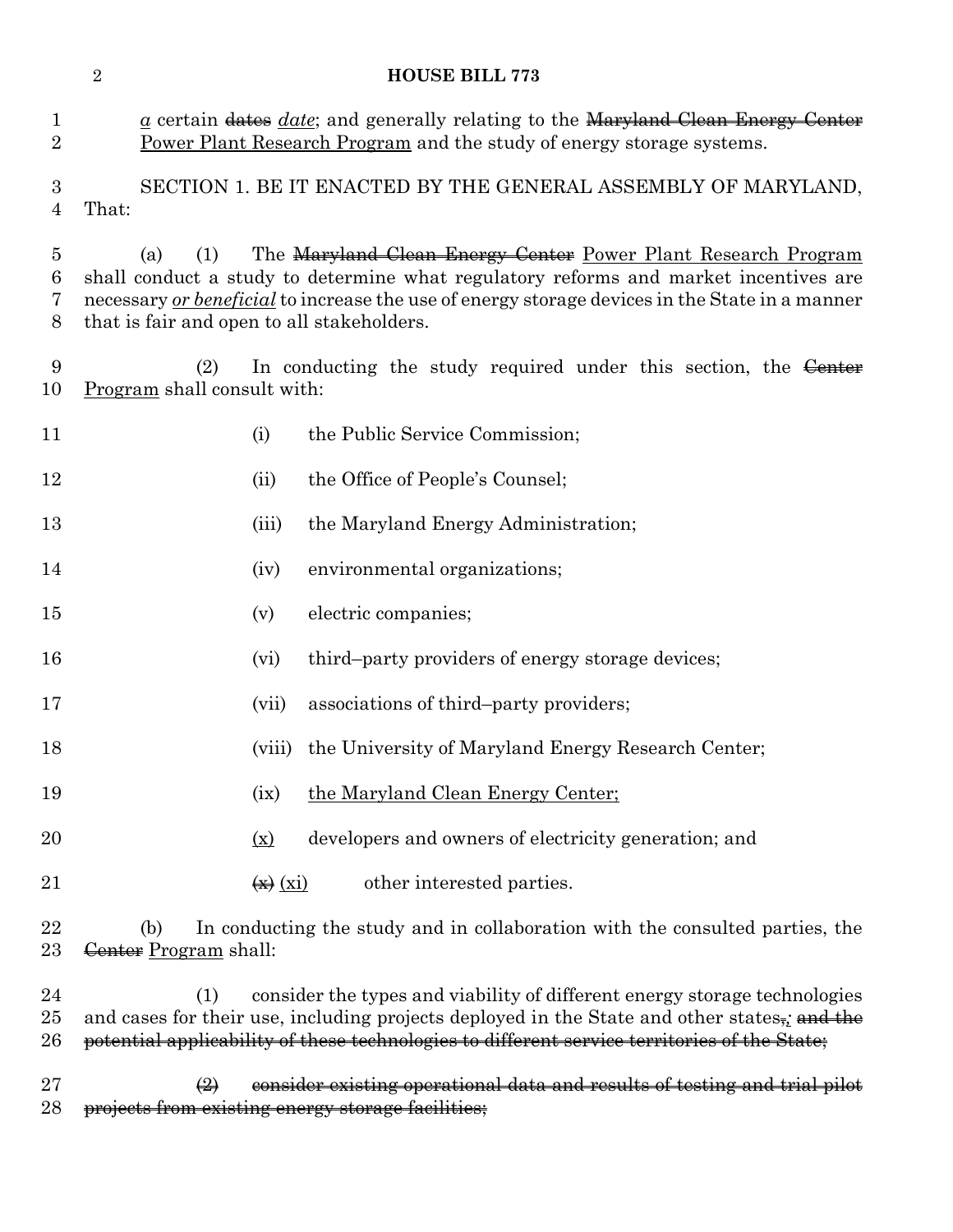#### **HOUSE BILL 773** 3

 (3) *(2)* consider *wholesale market factors, including* available information from PJM Interconnection, LLC, derived from PJM's testing and evaluation procedures*, and the Federal Energy Regulatory Commission*; (4) consider the integration of energy storage technologies with other programs, including demand–side management or other means of achieving the purposes identified in the "Ten–Year Plan of Maryland Electric Utilities" prepared by the

 Commission and the Regional Transmission Expansion Plan process of PJM, that will result in the most economically efficient use of generation resources for society and

cost–effective, energy–efficient grid integration and management;

 (5) *(3)* review energy storage regulatory policies, ownership models, cost recovery mechanisms, procurement targets, and market incentives in other states and use any data or results that are available from those states, as appropriate;

**(6)** (4) review existing State regulatory policies and definitions and determine appropriate revisions to facilitate the expansion of energy storage in the State including considering issues of:

16 (i) whether costs for energy storage can be subject to rate recovery 17 and the standard for rate recovery:

18  $\overrightarrow{ii}$  removal of any policy–related barriers that restrict the ability to capture all of the societal benefits of energy storage;

20  $\leftarrow$   $\leftarrow$   $(i)$  encouraging the expansion of energy storage in the State through a variety of cost recovery mechanisms, including cost recovery through electric distribution rates; and

23  $\leftarrow$   $\leftarrow$   $(iii)$  encouraging the efficient and timely approval of interconnection of energy storage systems owned by an electric company, a customer, or a third party that are:

26 26 1. connected to customer facilities; or

 2. directly connected to transmission and distribution facilities;

29  $\left(7\right)$  consider how to ensure that any energy storage policies that are established are technologically viable and cost–effective, including standards for the 31 eapacity, efficiency, useful life, and charging characteristics of the systems;

 (8) *(5)* examine whether and how pumped hydropower should be included in any regulatory policies or market incentives;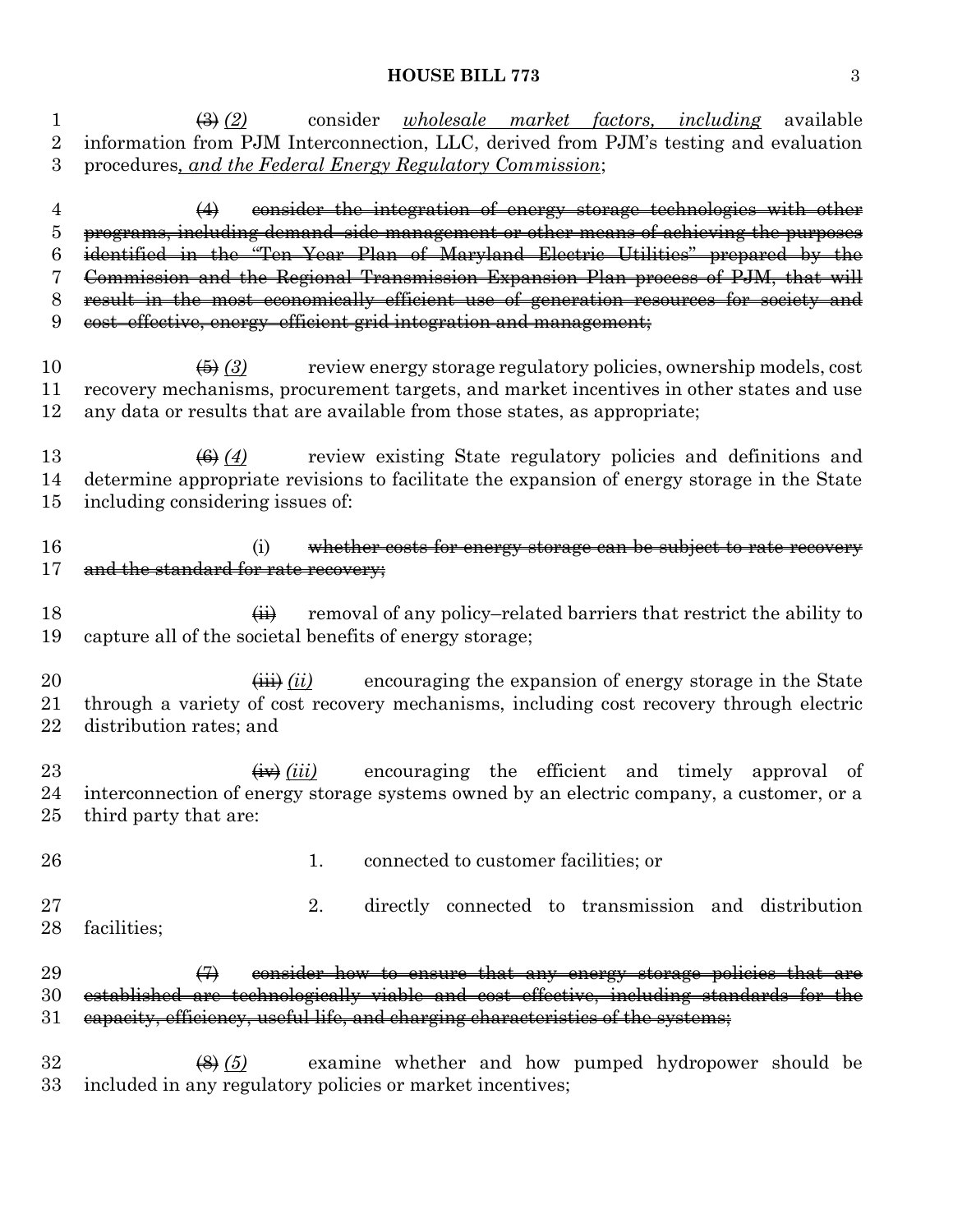### **HOUSE BILL 773**

1 (9) <sup>(6)</sup> consider policies to incentivize deployment of energy storage systems that are connected to customers' facilities and of systems that are directly connected to transmission and distribution facilities;

 (10) *(7)* identify appropriate metrics and standards for energy storage systems such as energy capacity, charge and discharge rates, round trip efficiency, durability, and other appropriate metrics and standards; *and*

 (11) *(8)* consider any policies, procurement targets, or other market incentives that would allow for diverse ownership models including ownership of an energy storage system by an electric company, an electric supplier, or another party;*.*

## (12) consider the following purposes for energy storage:

 (i) integrating intermittent generation from eligible renewable energy resources into the safe and reliable operation of the transmission and distribution grid;

 (ii) allowing intermittent generation from eligible renewable energy resources to operate at or near full capacity;

16 (iii) reducing the need for fossil–fuel–powered peaking generation facilities by using stored electricity to meet peak demand;

18 (iv) reducing transmission and distribution line losses, including increased losses during periods of congestion on the grid;

 $(4)$  reducing the demand for electricity during peak periods and 21 achieving permanent load–shifting;

- **(vi)** providing back–up power and grid resiliency;
- 23 (vii) avoiding or delaying investments in the transmission and 24 distribution system upgrades;
- (viii) using energy storage systems to provide the ancillary services 26 otherwise provided by fossil–fueled generating facilities;
- 27 (ix) as a grid modernization tool that enhances reliability, resiliency, 28 and power quality for electricity consumers; and

**(x)** integrating distributed energy resources more efficiently at eustomer sites and on the transmission and distribution systems;

31 (13) consider necessary steps to maintain a safe work environment where energy storage systems are deployed and the associated expenses to customers, electric 33 companies, or other parties;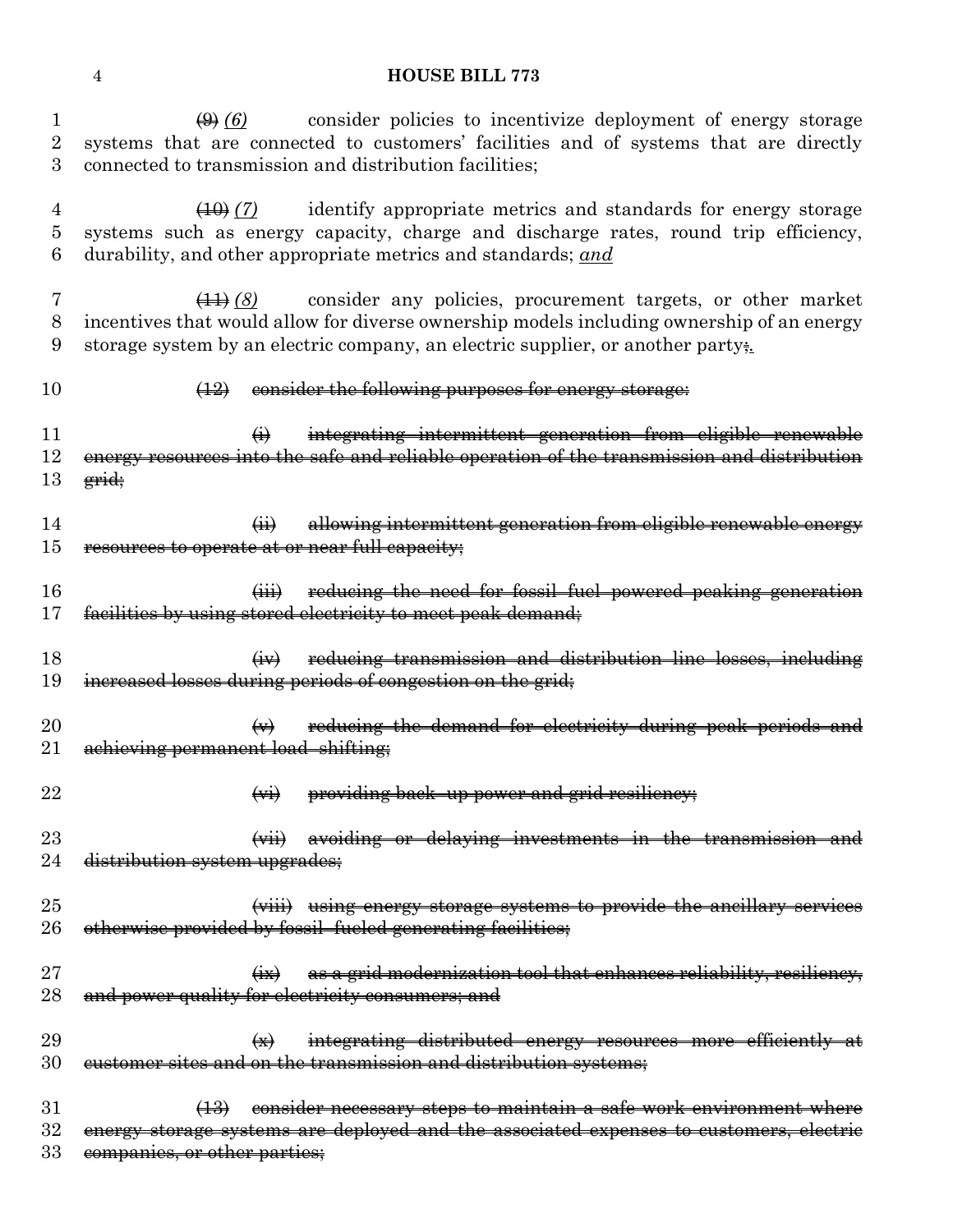## **HOUSE BILL 773** 5

| $\mathbf{I}$ | consider necessary steps for electric companies to efficiently support<br>$\left( \frac{1}{2} \right)$     |
|--------------|------------------------------------------------------------------------------------------------------------|
| 2            | storage being connected to the transmission and distribution grid, including those related                 |
| 3            | to customer service, regional transmission operator coordination, interconnection, other                   |
| 4            | relevant issues, and the costs associated with those requirements; and                                     |
| 5            | consider any other relevant aspect relating to green banks and clean<br>$\left( 15 \right)$                |
| 6            | bank financing initiatives that the Center or the Maryland Energy Administration                           |
|              | determines appropriate; and                                                                                |
| 8            | consider whether barriers to the deployment of energy storage systems<br>(16)                              |
| 9            | in the State exist in PJM markets and programs and what changes are needed to eliminate                    |
| 10           | those barriers.                                                                                            |
| 11           | When examining the cost-effectiveness issue of energy storage or market<br>$\Theta$                        |
| 12           | incentives under subsection (b)(7) of this section, the Center Program shall consider                      |
| 13           | benefits including:                                                                                        |
| 14           | cost savings to ratepayers from the provision of services such as energy<br>$\leftrightarrow$              |
| 15           | price arbitrage, ancillary services, capacity, transmission, and distribution asset deferral               |
| 16           | or offsets;                                                                                                |
| 17           | direct cost savings to customers that deploy energy storage systems and<br>$\left(\frac{1}{2}\right)$      |
| 18           | to others;                                                                                                 |
| 19           | an improved ability to integrate renewable resources;<br>$\left(\frac{1}{2}\right)$                        |
| $20\,$       | improved reliability and power quality;<br>$\leftrightarrow$                                               |
|              |                                                                                                            |
| $21\,$       | the effect on retail electric rates over the life of a given energy storage<br>$\left( 5\right)$           |
| 22           | system compared to the impact on retail electric rates of using a nonenergy storage system                 |
| $23\,$       | alternative over the life of the nonenergy storage system alternative including system-wide                |
| 24           | impacts, such as long-term costs of avoided peak-capacity, transmission, and distribution                  |
| 25           | replacement deferral, and market price reductions or efficiency improvements;                              |
| 26           | the economic, noneconomic, and environmental benefits of avoided use<br>$\left( 6 \right)$                 |
| $27\,$       | of fossil fuels through the deployment of energy storage systems;                                          |
| 28           | the benefits of the ability to site storage systems compared with<br>$\leftrightarrow$                     |
| 29           | generation, transmission, or distribution assets; and                                                      |
| 30           | $\left(\frac{8}{2}\right)$                                                                                 |
| $31\,$       | the ability of storage systems to be deployed quickly and expanded<br>easily.                              |
| $32\,$       | <u>The cost of the study required under this section may not exceed \$125,000 per</u><br>$\left( c\right)$ |